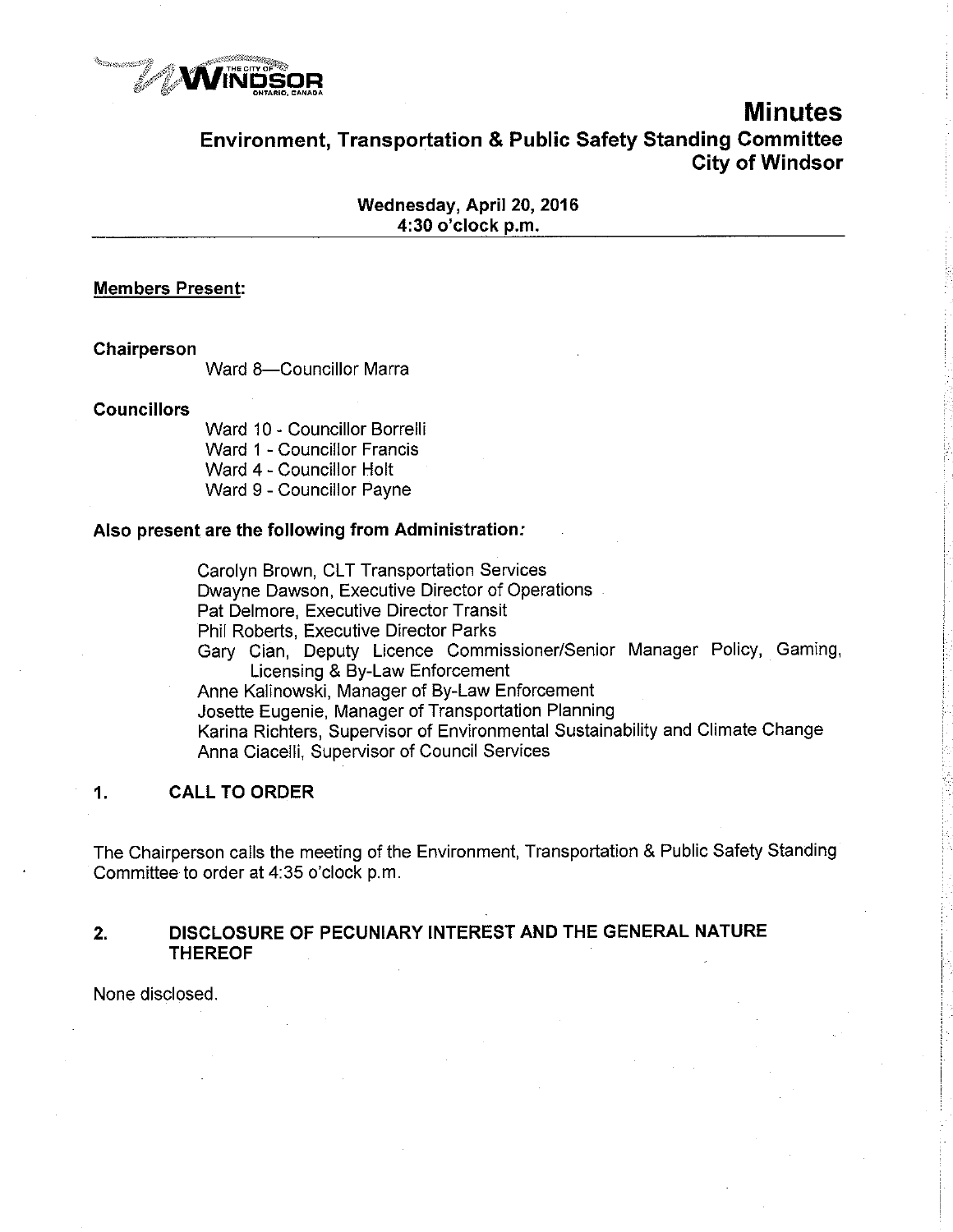### 3. ADOPTION OF THE MINUTES OF THE ETPS STANDING COMMITTEE

### 3.1. Minutes of the Environment, Transportation & Public Safety Standing Committee meeting held March 23, 2016

Moved by: Councillor Francis Seconded by: Councillor Holt

That the Minutes of the Environment, Transportation & Public Safety Standing Committee Meeting (excluding Transit matter items) held March 23, 2016 BE APPROVED as presented. Carried.

Moved by: Councillor Payne Seconded by: Councillor Borrelli

That the Minutes of the Environment, Transportation & Public Safety Standing Committee Meeting (Transit matter items only) held March 23,2016 BE APPROVED as presented. Carried.

Agenda ltem: SCM 45/2016

### 4. REQUEST FOR DEFERRALS, REFERRALS ORWITHDRAWALS

None requested.

### 5. COMMUNICATIONS

None presented.

### 6. PRESENTATIONS AND DELEGATIONS

Please see Committee Matters ltem 7.2 and Administrative ltems 8.3 and 8.5 for final disposition.

### 7. COMMITTEE MATTERS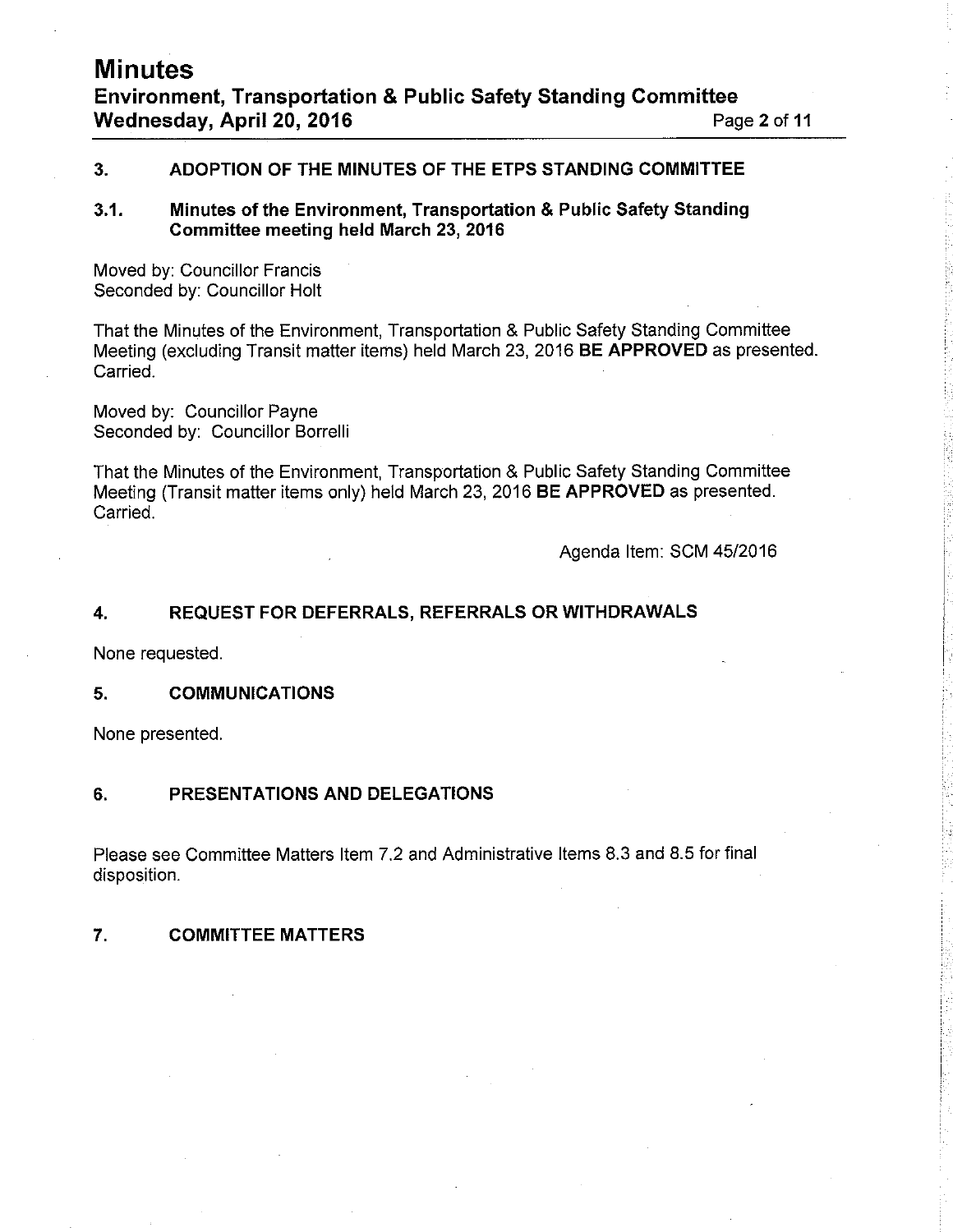### 7.1. Windsor Bicycling Committee 2015 Annual Report

Moved by: Councillor Payne Seconded by: Councillor Francis

Decision Number: ETPS 375

That the report of the Windsor Bicycling Committee 2015 Annual Report BE APPROVED. Carried.

Agenda ltem: SCM 4212016

### 7.2. Windsor Bicycling Committee Report No. 64 (bike signage and road markings)

### Klaus Dohrinq. reoresentinq Windsor Bicvclinq Committee

Klaus Dohring, representing Windsor Bicycling Committee, appears before the Environment, Transportation and Public Safety Standing Committee regarding the Windsor Bicycling Committee Report No. 64-bike signage and road markings and provides details regarding the benefits of increasing existing bicycle signage above and beyond what is currently mandatory.

Councillor Francis requests clarification on why the top five collision areas in the City were selected by the committee. Mr. Dohring indicates that it was an arbitrary number and they want to determine if there is a pattern in these hotspots.

Councillor Holt inquires whether Mr. Dohring recognizes specific deficiencies in these areas. Mr. Dohring indicates he has not specifically been to these locations, but if the locations where highlighted they could attend and perhaps provide deficiencies.

Councillor Payne requests clarification on the criteria to be used in selecting the top five collision areas. Councillor Payne inquires whether the criteria would include collisions involving vehicles/bicycles, or would pedestrians be included. pedestrians should be included. He suggests that identifying mitigating factors would be the ultimate goal. This may include design related, complete separation, broadening a path or speed restrictions.

Councillor Payne inquires as to the specific road markings that the committee would like to see. Mr. Dohring indicates he would like arrows included in the type selected.

Councillor Holt inquires as to the collection of incident data and whether administration separates the data when it is collected. Administration indicates there would be some work involved to compile the data in a more detailed fashion. The segregation of the data as collected could require additional suppori by administration.

Councillor Payne inquires as to whether the top 5 accident locations are known. Dwayne Dawson, Executive Director of Operations appears before The Environment, Transportation and Public Safety Standing Committee and indicates that the report doesn't detail the information but administration can determine them.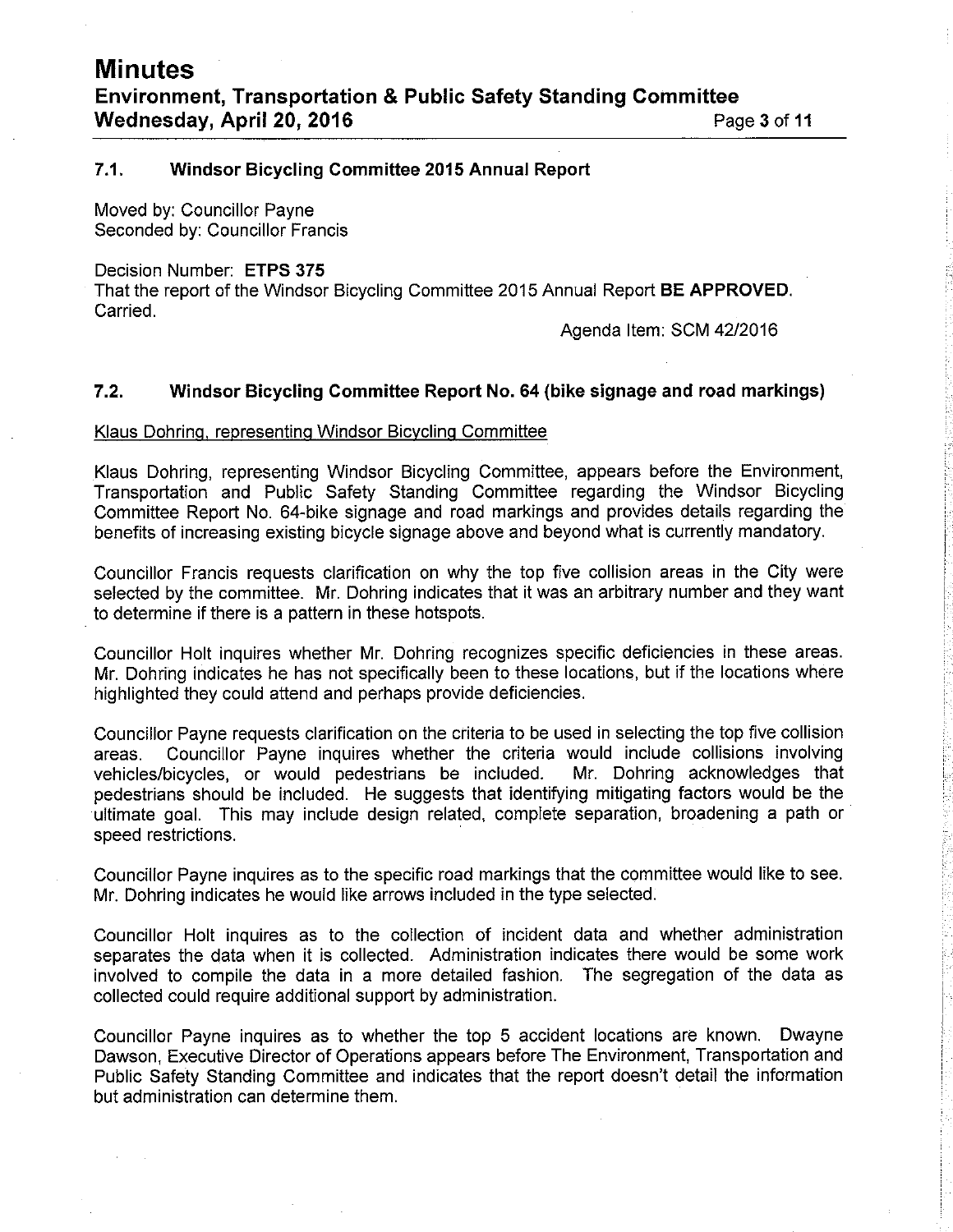## **Minutes** Environment, Transportation & Public Safety Standing Committee Wednesday, April 20, 2016 **Page 4 of 11** Page 4 of 11

Councillor Payne cites the manual governing bike signage and road markings that are currently used by the City. Administration indicates the 5 locations may not all have cycling provisions. The manual only identifies signs and markings for areas with cycling provisions. Administration adds that they would be providing the signage as referenced in the manual if cycling facilities existed at the particular locations. Administration further clarifies, bicycles are permitted on all roads, but not all roads are deemed as bicycling routes. The particular problem areas would have to be identified and then determined whether they are bicycle routes. Administration would not recommend signage in the areas that are not designated bicycle routes.

Mr. Dohring indicates the intention of the recommendation by the Bicycling Committee is to determine the highest volume of collisions and where they occur in order to gather data that can be used to improve signage and markings.

Moved by: Councillor Holt Seconded by: Councillor Borrelli

Decision Number: ETPS 376 That Report No. 64 of the Windsor Bicycling Committee (bike signage and road markings) BE APPROVED as amended as follows: That Administration BE REQUESTED to provide a report outlining the top five collision areas in the City of Windsor and to provide mitigating factors, i.e. how to prevent accidents from reoccurring. Councillor Payne voting nay. Agenda Item: SCM 43/2016

### 7.3. Minutes of the Windsor Bicycling Committee meeting held February 3, 2016

Moved by: Councillor Francis Seconded by: Councillor Borrelli

Decision Number: ETPS 377 That the Minutes of the Windsor Bicycling Committee meeting held February 3, 2016 BE RECEIVED for information. Carried.

Agenda ltem: SCM 4412016

### 8. ADMINISTRATIVE ITEMS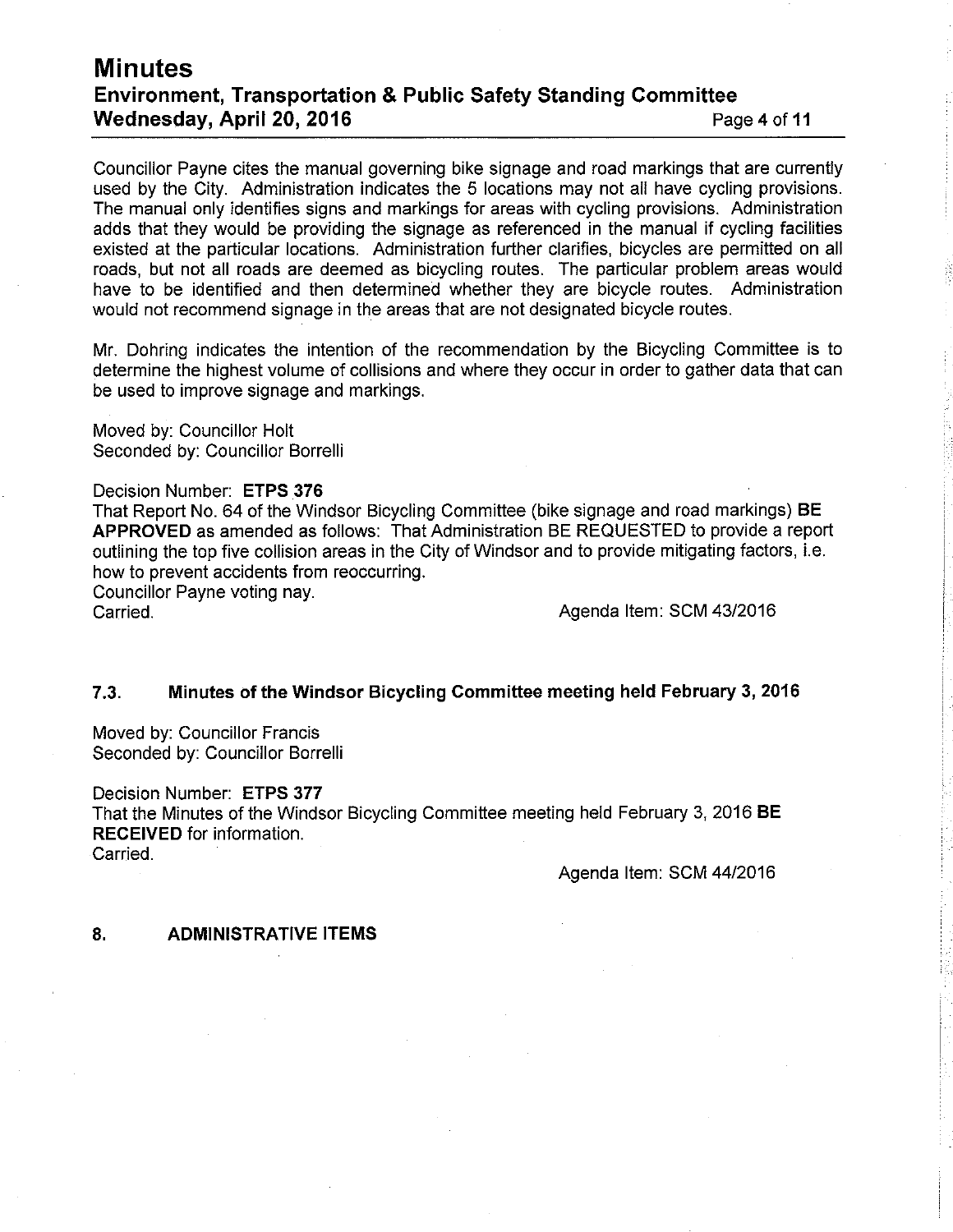### 8.1. <sup>A</sup>By-law for the Gonstruction of New Streetlighting on St John Street from Cedarview Street to Menard as a Local lmprovement

Moved by: Counciilor Borrelli Seconded by: Councillor Holt

Decision Number: ETPS 378 That Council ADOPT By-law 12016 for the construction of new streetlighting on St John Street from Cedarview Street to Menard Street as a Local lmprovement in accordance with Section 5 of Ontario Regulation 586/06, made under Municipal Act 2001. Carried.

> Agenda ltem: S 7212016 Clerk's File: 5L112374

### 8.2. Continuation of Health Canada Partnership for the Study of the Downtown Windsor Urban Heat lsland - City Wide

Moved by: Councillor Borrelli Seconded by: Councillor Holt

### Decision Number: ETPS 379

That the Chief Administrative Officer and City Clerk BE AUTHORIZED to sign the Memorandum of Agreement (MOA) with Health Canada, satisfactory in form to the City Solicitor, in financial content to the City Treasurer and in technical content to the City Engineer, for a \$12,500 (plus HST) grant to continue the partnership with Health Canada to study the Urban Heat lsland in Downtown Windsor.

Carried.

Agenda ltem: S 63/2016 Clerk's File: MH|11217

### 8.3. Amendment to By-Law 233-2001, A By-Law to Prohíbit Excessive ldling of Vehicles and Boats - Additional Information \_ City Wide

### Derek Coronado, Coordinator, Citizens Environment Alliance of Southwestern Ontario

Derek Coronado, Coordinator, Citizens Environment Alliance of Southwestern Ontario, appears before the Environment, Transportation and Public Safety Standing Committee, speaking in support of the proposed amendments to the excessive idling of Vehicles and Boats By-Law. He indicates that this will reinvigorate idling education and outreach programs. These programs are tools that the municipality should use in order to bring to light the reduction of emissions in the area. Lower air pollution may result. He concludes by detailing significant factors contributing to smog as well as indicating that action from all levels of government is expected on pollution control.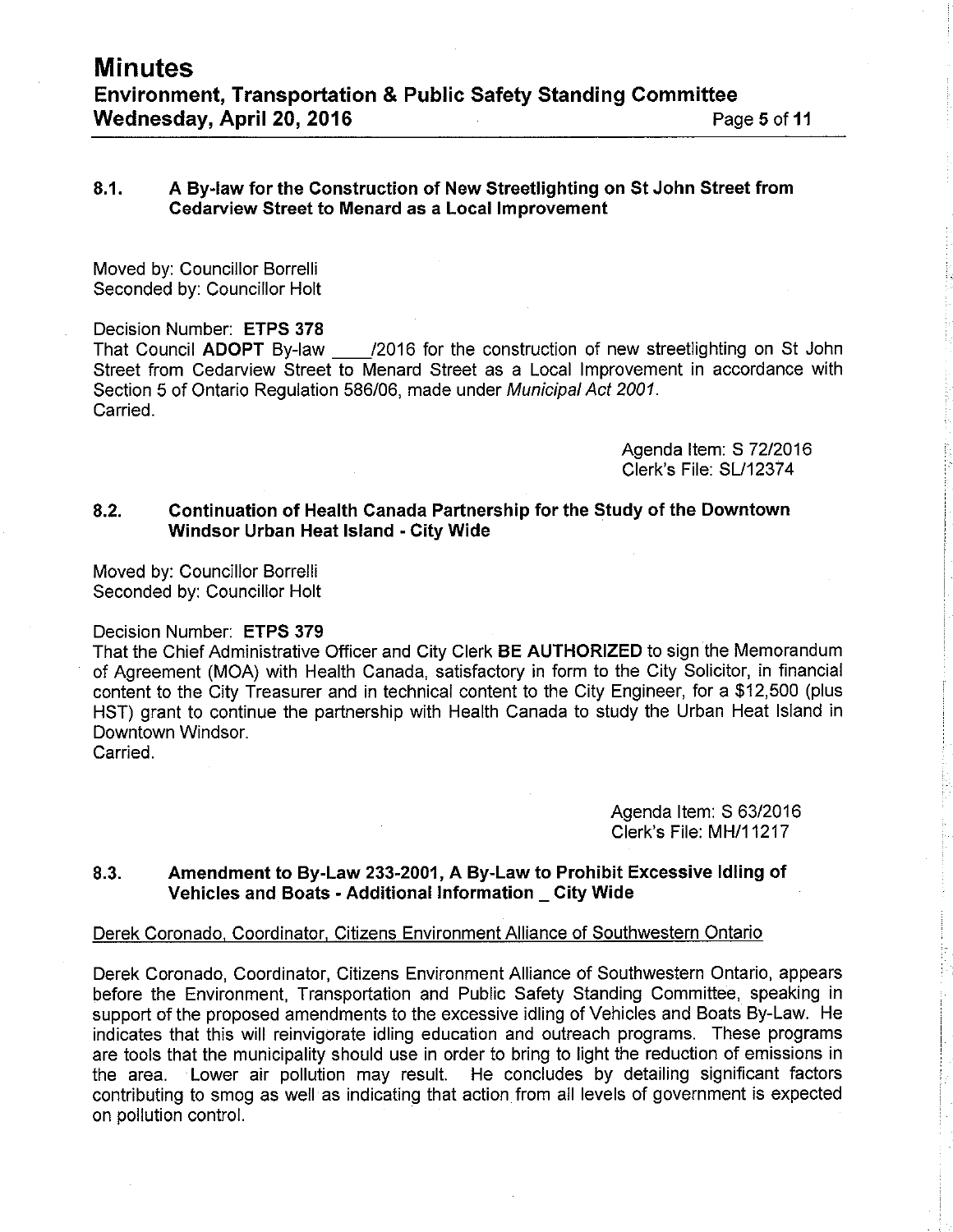### Dr. Ahmed - Associate Medical Officer of Health

Dr. Ahmed-Associate Medical Officer of Health, appears before the Environment, Transportation and Public Safety Standing Committee and is available for questions.

Councillor Francis agrees with all the comments by Mr. Coronado, although he highlights some concerns with some of the exemptions, specifically the impact of the 1 minute clause.

Councillor Francis thanks Ms. Richters for the timely information provided. He states that the proposed changes have the potential of affecting many residents. This may be a negative impact if the end result is ticketing. Ms. Richters, Supervisor of Environmental Sustainability and Climate Change appears before the Environment, Transportation and Public Safety Standing Committee and indicates that education is the stated goal. Encouraging the public through education instead of enforcement is the City's intention. Blatant abuse of the by-law will result in enforcement.

Councillor Francis refers to enforcement in the last year citing no tickets being issued. Anne Kalinowski, Manager of By-Law Enforcement appears before the Environment, Transportation and Public Safety Standing Committee indicating that By-law received 13 complaints last year regarding this issue. The education component was used to first educate the public and gaining compliance in that method.

Councillor Francis asks whether the complaint process will be different and if the current 31 <sup>1</sup> process will change. Ms. Kalinowski indicates the process will not change. Calls will come into 311 and the by-law officers will investigate, by the time they do get on site the vehicle will probably not be idling although they will still provide the education component. lf Windsor Police gets the call the amount of time they will have to wait will decrease to 1 minute instead of 5 that is currently the time limit. The surrounding municipalities currently don't have an excessive idling of Vehicles and Boat by-law. Also the ambient internal temperature has been removed as the officer has no way to determine inside temperature and it would be deemed unenforceable.

Councillor Holt outlines the National Resources Canada recommendation. Administration indicates there is currently no Federal/Provincial legislation that exists regarding this issue. The larger cities such as Toronto which has a 1 minute limit and Ottawa has a 3 minute limit.

Moved by: Councillor Francis Seconded by: Councillor Payne

### Decision Number: ETPS 380

That City Council ADOPT By-law -2016 approving amendment to By-law 233-2001, A By-law to Prohibit Excessive ldling of Vehicles with the following amendments:

- That the permitted idling time, excluding transit be set at 3 minutes; and,
- $\bullet$  All stated exemptions in report S#70/2016 are to be included; and further,
- Include reference to ambient temperature inside the vehicle; and further,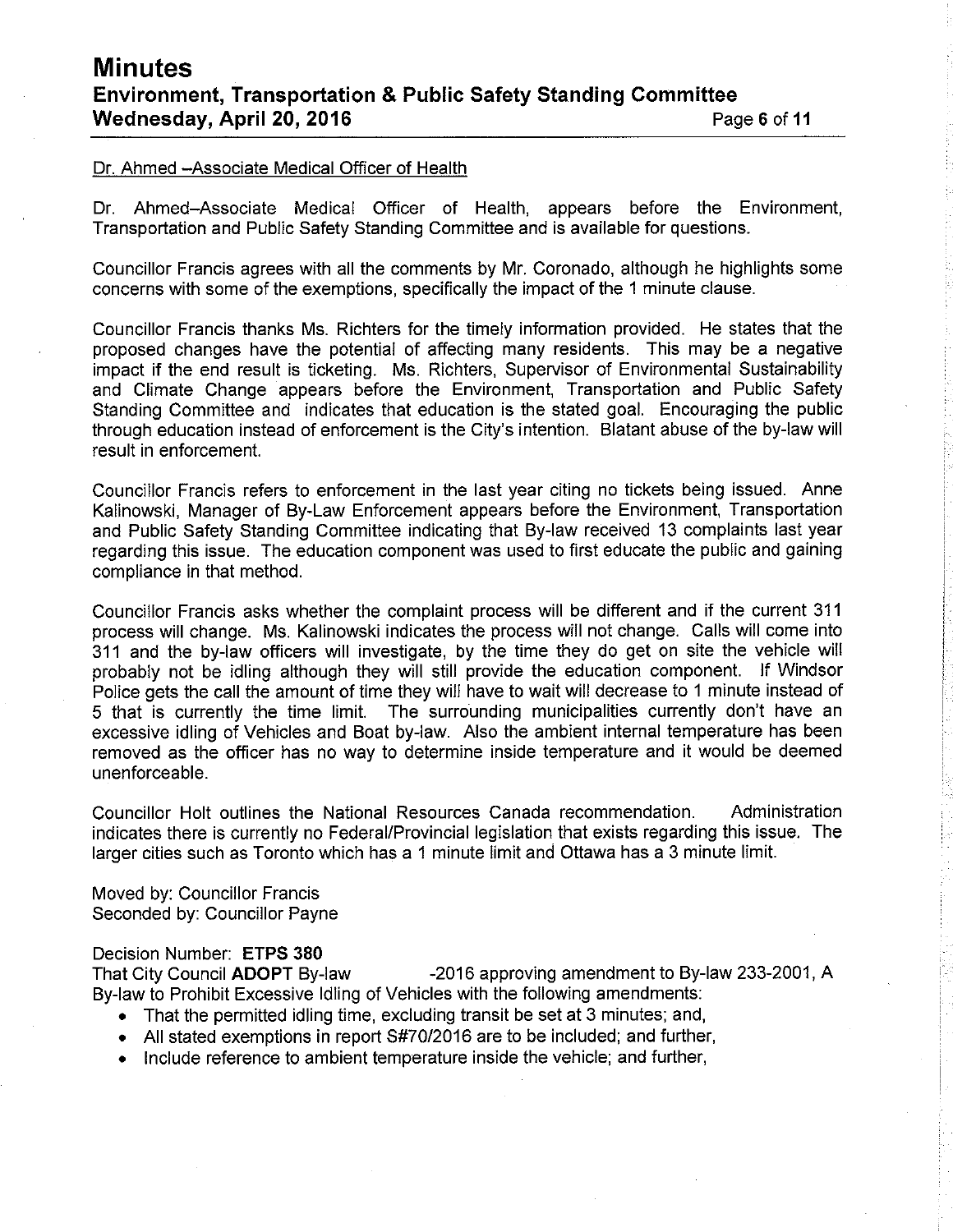## **Minutes** Environment, Transportation & Public Safety Standing Committee Wednesday, April 20, 2016 **Page 7 of 11** Page 7 of 11

That administration PROVIDE a comparison of the current by-law and exemptions and proposed amendments in the form of a chart/easy reference table to be brought forward to City Council; and further,

That the additional information presented in Report #570/2016 which was requested as a result of Report #S54/2016 BE RECEIVED for information.

Councillors Holt and Marra voting nay. Carried.

> Agenda ltem: S 7012016 Clerk's File: E12016

### 8.4. CQ65-2011 - "Welcome to Windsor" Sign on Girardot and Huron Church Road Pedestrian Bridge - Ward <sup>2</sup>

Moved by: Councillor Francis Seconded by: Councillor Holt

Decision Number: ETPS 381

THAT the report regarding CQ65-2011 in respect to a "Welcome to Windsor" sign on the pedestrian overpass at Assumption High School near Girardot at Huron Church Road BERECEIVED by Council for information. Carried.

> Agenda ltem: S 18/2016 Clerk's File: APR2016

### 8.5. Traffic Around Northwood Public School - Ward <sup>10</sup>

### Sami Mazloum. Chair. Parent lnvolvement Committee, Northwood Public School

Sami Mazloum, Chair, Parent lnvolvement Committee, Northwood Public School, appears before the Environment, Transportation and Public Safety Standing Committee and provides background regarding the intersections regarding the Administrative Report Traffic around Norihwood Public School, specifically citing the concerns with safety and traffic. He reiterates that the information received in the impending Central Box Study should not delay consideration of this particular concern, and concludes by suggesting that the addition of a Crossing Guard at the intersection of Longfellow and Northwood may alleviate some of the issues.

Councillor Borrelli requests clarification regarding the number of crossing guards being requested. Mr. Mazloum indicates 3 crossing guards would be ideal, although moving one from the Norwood and Dominion location would also be acceptable. He indicates that in 2015 some of the dismissal times were changed and now he feels ihere is less of a need at the Northwood and Dominion location.

Councillor Holt references the active safe routes to school program that wasn't successful due to lack of participation as well as several other factors coming into play. This was a health unit initiative at the time. Perhaps this can be revisited and a reinstatement of this program can be considered.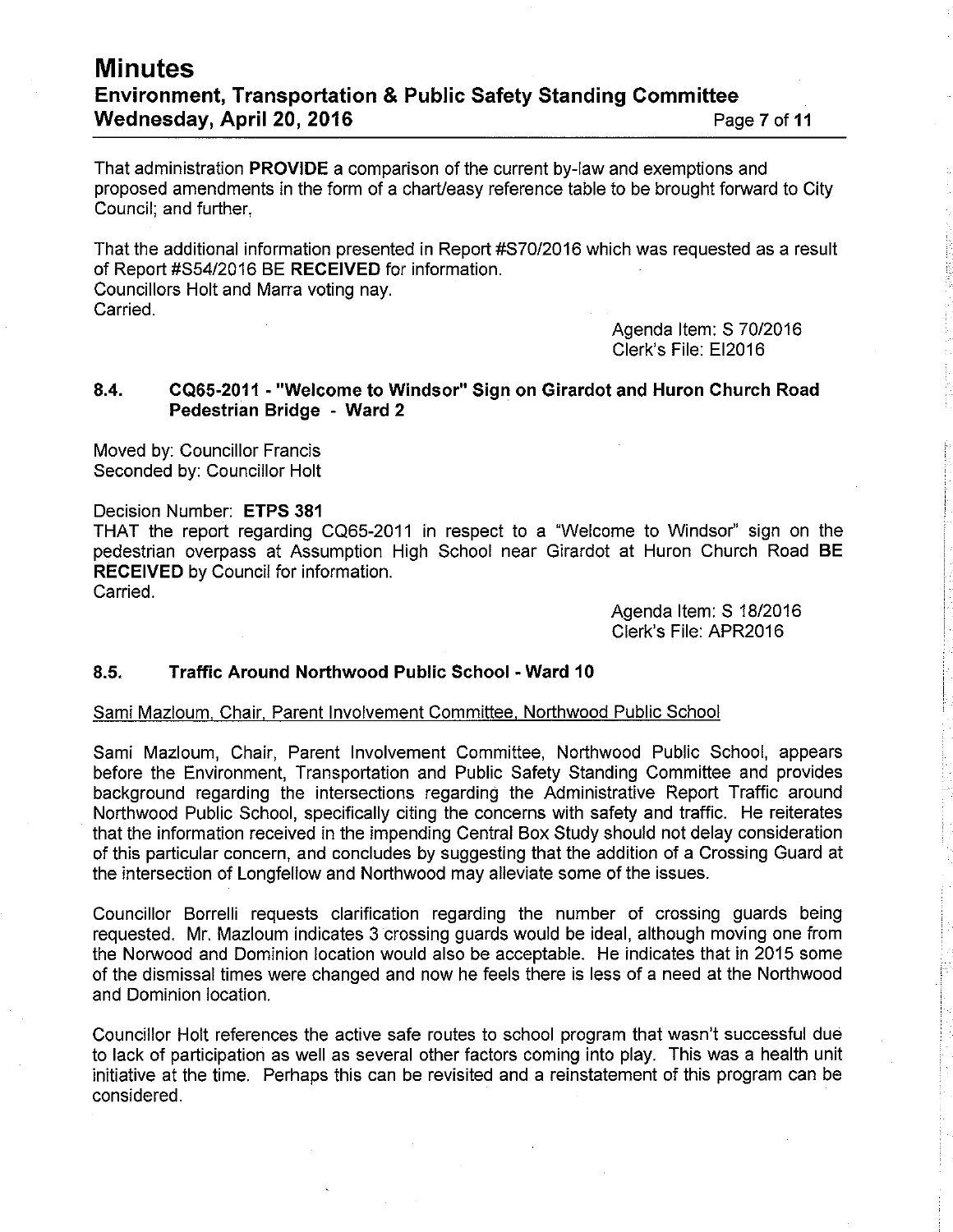## Minutes Environment, Transportation & Public Safety Standing Committee Wednesday, April 20, 2016 **Page 1 of the UV** of the Page 8 of 11

Councillor Francis cites the City and School Boards Liaison Committee providing/sharing information, communicating to provide a City Wide approach to these types of issues.

Councillor Borrelli inquires about the possibility of a crossing guard at the location outlined by Mr. Mazloum. Administration indicates that another warrant study can be undertaken at the direction of Council. Administration adds that the Central Box study is coming forward soon.

Councillor Francis adds that the study will provide comprehensive options. Administration indicates that the Environmental Assessment will provide technical solutions to try to resolve traffic concerns in the area. Administraiion is developing a School Neighbourhood Policy which should provide a consistent approach to addressing traffic concerns in the area. This will suggest what is appropriate in terms of communication/outreach City wide.

Councillor Payne inquires as to the normal procedure for crossing guards. Administration indicates a warrant study is conducted at all locations. lt is on a 3 year review cycle so all areas are reviewed and reassessed every 3 years. 1/3 of all locations are reviewed yearly. This ensures all locations are reviewed over a 3 year period.

Moved by: Councillor Borrelli Seconded by: Councillor Francis

Decision Number: ETPS 382

That Administration UNDERTAKE a warrant study to determine the feasibility of adding <sup>a</sup> crossing guard, or alternatively moving one of the existing crossing guards in the area of Northwood Street and Longfellow Avenue; and further,

That the results BE REPORTED back to the sianding committee for direction; and further,

That Administration BE REQUESTED to meet with the Health Unit to determine the possibility of reinstating the active safe routes to school program; and

That the report of the City Engineer entitled Traffic Around Northwood Public School dated April 4, 2016 BE RECEIVED for information. Carried.

> Agenda ltem: S 7512016 Clerk's File: ST 2016

### 9. TRANSIT BOARD ITEMS

### 9.1. Intelligent Transportation System Project Update - City Wide

Councillor Francis inquires about the costs and moving forward with existing resources. Pat Delmore, Executive Director Transit Windsor, appears before the Environment, Transportation and Public Safety Standing Committee and provides the detailed financial information indicating the project funding has been allocated in current budgets.

Councillor Payne inquires about the improvement that will result from introducing the upgrades listed in the report. Mr. Delmore indicates that potentially with real time information being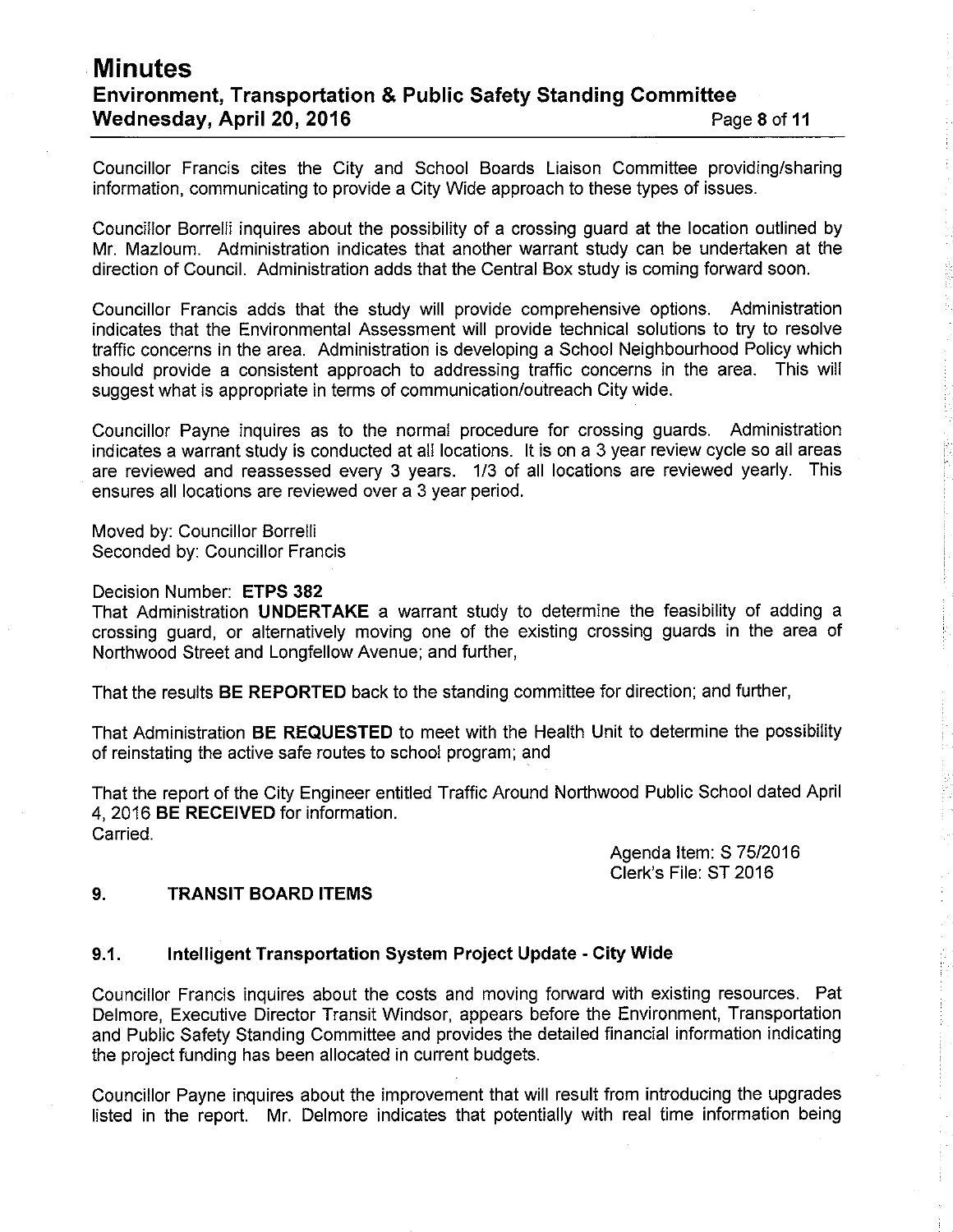## **Minutes**

## Environment, Transportation & Public Safety Standing Gommittee Wednesday, April 20, 2016 **Page 9 of 11** Page 9 of 11

available it would increase the reliability, provide better information to the public and increase ridership.

Councillor Payne inquires as to the impact, and the types of devices that would be necessary. Mr. Delmore indicates there are a variety of ways to access the information including smart phones, cell phones, texting, or web access. He adds that this is becoming a standard across the province.

Moved by: Councillor Holt Seconded by: Councillor Borrelli

Decision Number: ETPS 383

- l. That the Environment, Transportation and Public Safety Standing Committee and the Transit Windsor Board of Directors AUTHORIZE the Corporate Leader of Transportation Services to sign the Amendment to the Strategic Mapping lnc contract to include Next Vehicle Arrival SMS/text messaging and additional hardware of 14 GPS units to be installed in transit support vehicles.
- ll. That the Environment, Transportation and Public Safety Standing Committee and the Transit Windsor Board of Directors APPROVE the use of funds from Capital Project 7075189 - Transit Windsor Master Plan in the amount of \$119,900 (plus HST) to cover the cost of the Next Vehicle Arrival SMS/ text messaging module plus the annual license fee for year one.
- lll. That the Environment, Transportation and Public Safety Standing Committee and the Transit Windsor Board of Directors APPROVE ihe use of funds from Capital Project 7139007 - TW ITS/Smart Bus Project contingency fund in the amount of \$13,230 (plus HST) to cover the associated costs for the 14 GPS units at \$945.00 per unit.

Carried.

Agenda ltem: S 7312016 Clerk's File: MT/12255

### 9.2. Accounts Payable Approval Limits

Councillor Francis inquires as to the reason for the increase in limits from the current amounts. Carolyn Brown, Corporate Leader Transportation Services, appears before the Environment, Transportation and Public Safety Standing Committee and indicates that this would be consistent with current policy.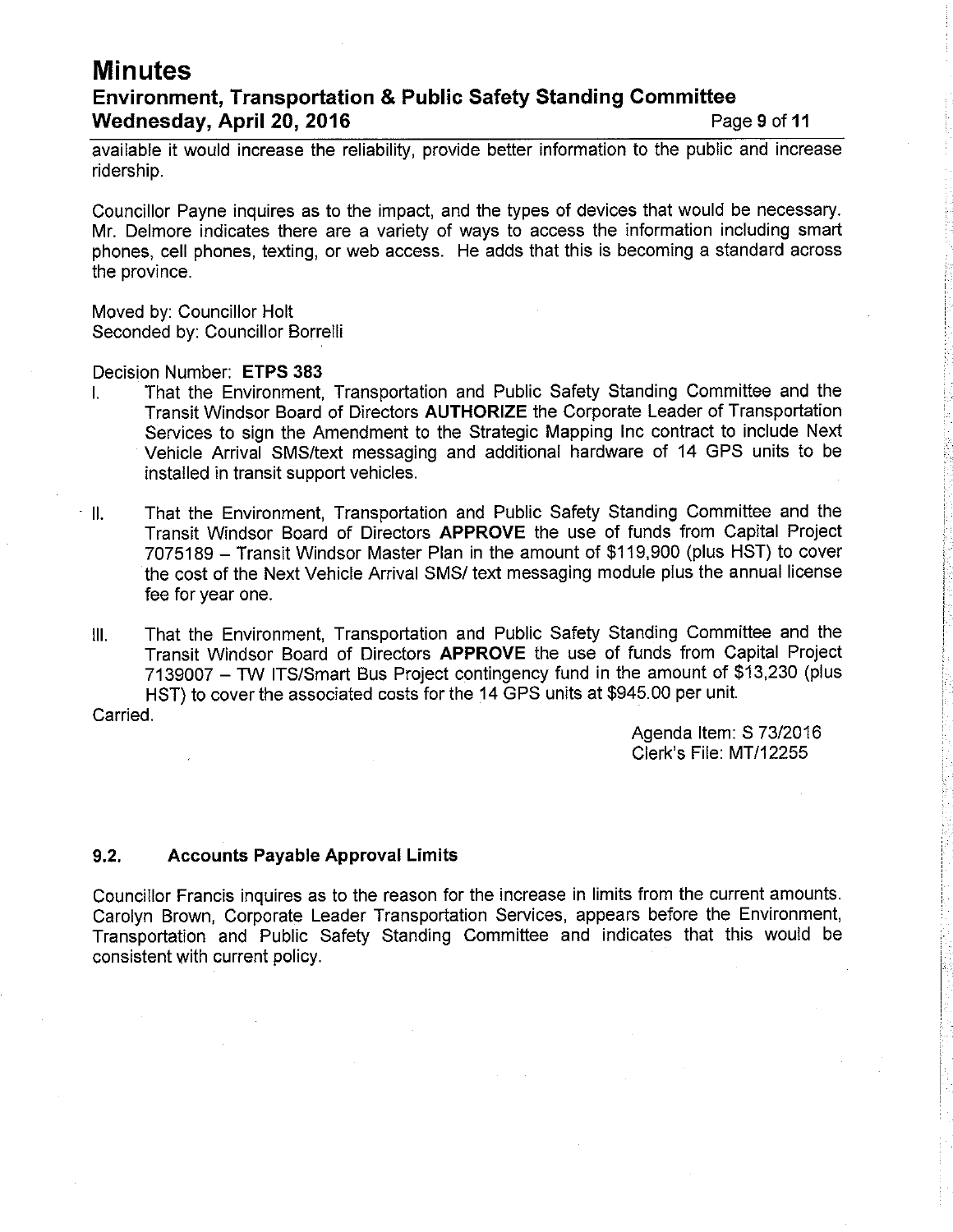## Minutes Environment, Transportation & Public Safety Standing Committee Wednesday, April 20, 2016 **Page 10 of 11** Page 10 of 11

Moved by: Councillor Holt Seconded by: Councillor Borrelli

### Decision Number: ETPS 384

That the Environment, Transportation and Public Safety Standing Committee and the Transit Windsor Board of Directors APPROVE the Recommended Accounts Payable Approval Limits as noted below:

| <b>Recommended Approval Limits</b>           |
|----------------------------------------------|
| $-$ Delete                                   |
|                                              |
| Replaced by Executive Director - \$1,000,000 |
| Replaced by Senior Manager - \$250,000       |
| No Change - to remain at \$25,000            |
|                                              |

Carried.

Agenda ltem: S 38/2016 Clerk's File: AF2016

### 9.3. 2015 - 2019 Adjustment for Non-Union Employees

Moved by: Councillor Holt Seconded by: Councillor Payne

Decision Number: ETPS 385

- l. That for the 2015 2019 term, the non-union employees of Transit Windsor BE GRANTED <sup>a</sup> salary and fringe benefit adjustment consistent with the union settlement for Amalgamated Transit Union, Local 616; and
- ll. That the negotiated benefits BE EXTENDED to non-union retirees and surviving spouses in accordance with the agreement reached with Amalgamated Transit Union, Local 616. Carried.

Agenda ltem: S 30/2016 Clerk's File: 452016

## 10. ADOPTION OF TRANSIT BOARD MINUTES

None presented.